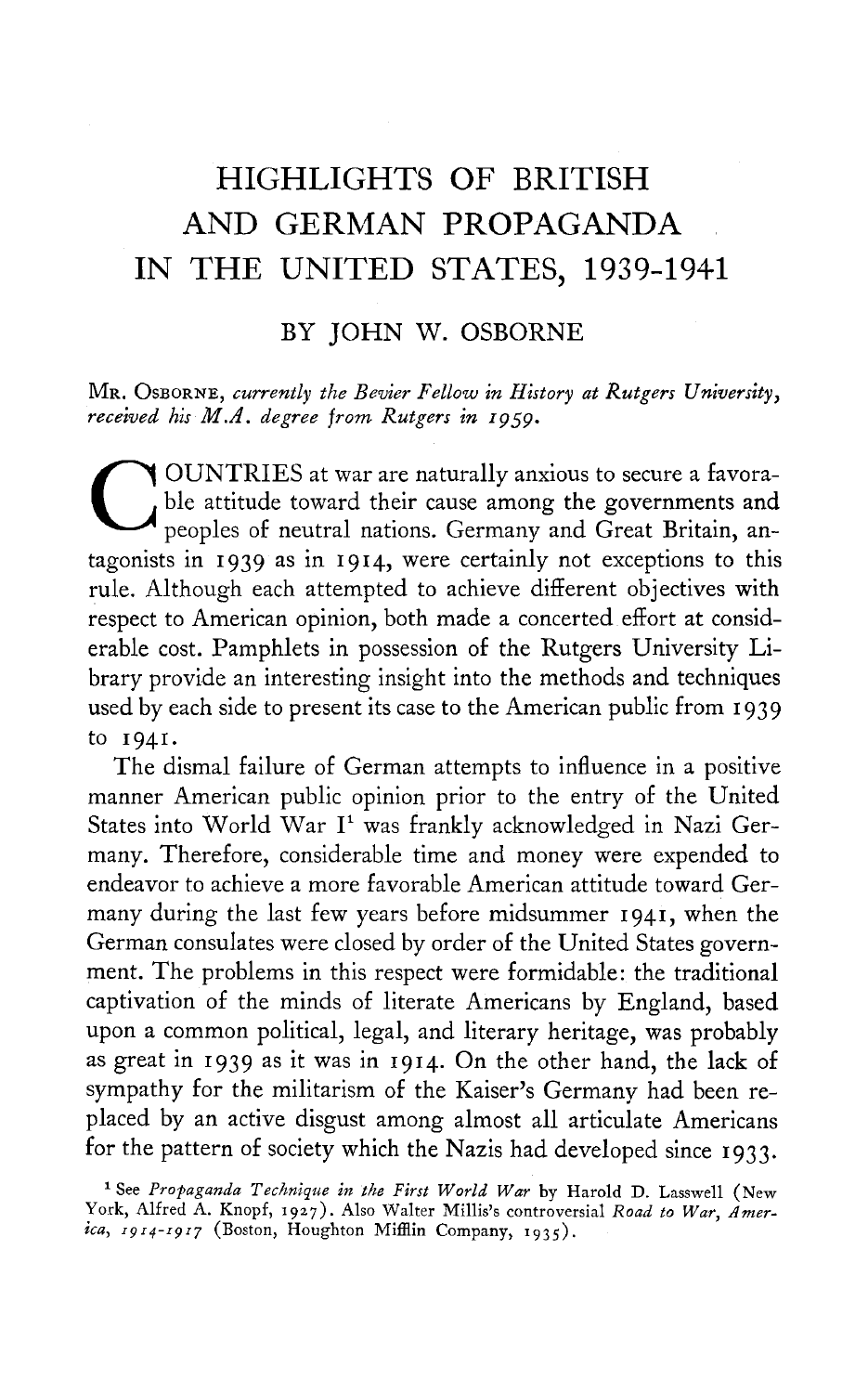The same feeling existed among many other Americans, who were, as a rule, scarcely interested in foreign affairs.

Thus, anti-German sentiment was deeper and more widespread in 1939 than in 1914. This situation was scarcely mitigated by the isolationism of the majority of Americans. This isolationist feeling took the form of a general disenchantment with foreign adventures, rather than specific resentment directed at one particular country. However, the rulers of Nazi Germany were not backward in their ability to manipulate public opinion in their own country, and they had achieved a certain measure of success elsewhere on the Continent. Perhaps no nation was as equipped as she to arrest hostile sentiment.<sup>2</sup>

The focus of German propaganda during this period was the wellequipped German Library of Information in New York City. Founded in 1936, the Library contained, in addition to the usual current periodicals and newspapers, a reading room with several thousand books, a sound library which boasted 10,000 records, and a large collection of reference materials. The principal publication of the Library was *Facts in Review*, a weekly bulletin started in August, 1939, whose purpose was "to outline facts about Germany and her attitude toward world affairs."<sup>3</sup> It was distributed to anyone who might conceivably have any influence over public opinion.<sup>4</sup> There were printed as well a considerable number of diversified and often elaborate pamphlets and brochures showing various aspects of German civilization; and, of course, German documents relating to international affairs were published in book or pamphlet form as is the custom with agencies of major countries charged with the propagation of ideas.

*Facts in Review* provides an insight into the methods of German propaganda. The earliest copy available at the Rutgers University Library is dated January 6, 1940. It contains excerpts from Hitler's New Year's message, an attack upon British imperialism (this was a major theme in subsequent issues), a discussion of the *German White Book* and the *British Blue Book*, and an analysis of

<sup>2</sup> For a history of American foreign relations during the period under discussion, see William L. Langer and S. Everett Gleason, *Challenge To Isolation, 1937-1940* (New York, Harper and Brothers, 1952), and *The Undeclared War, 1940-1941* (New York, Harper and Brothers, 1953).

*<sup>3</sup> Facts in Review* (June 10, 1940), p. 244.

<sup>4</sup> Harold Lavine and James Wechsler, *War Propaganda and the United States* (New Haven, Yale University Press, 1940), p. 248.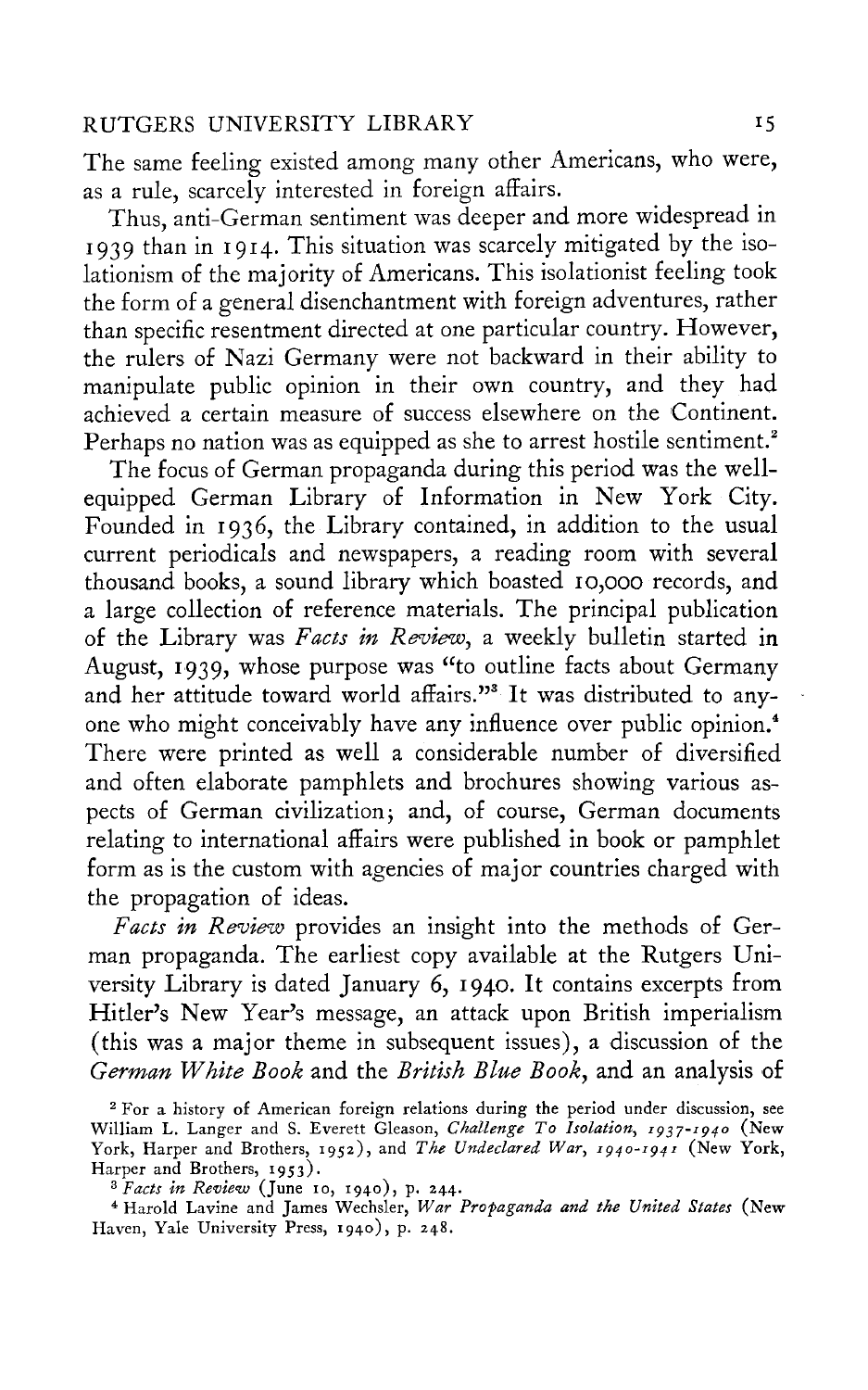German population problems, emphasizing government attempts to achieve a higher birth rate (the February 5, 1940, issue features a complaint that 87,000,000 Germans must subsist on 264,300 square miles). The last issue in the Library, dated June  $7$ , 1941, nine days before all German consulates were closed by order of the United States government, offered illustrated articles on the Teutonic Knights, war time sports, industry and rural electrification, in addition to the usual news bulletins. The two issues mirror a gradual shift in emphasis over a period of eighteen months from analyses of political data toward an attempt to interpret contemporary German civilization and to display those aspects of German history and culture most apt to meet with a favorable response from Americans.

The enormous problems which faced the Germans in their efforts to sway American opinion are evident upon even a casual examination of *Facts in Review.* There comes to mind at this point a Low cartoon of the late thirties showing Goebbels playing away on a huge organ, while a Britisher relied upon a tiny portable victrola. The situation was supposed to be analogous to the disparity between the propaganda apparatus of the two countries. Nevertheless, however massive the German organ, it lacked certain vital chords, which were essential for making a real impression in the United States. These chords, representative institutions, language and literature, and the English common law, shared by both England and America, were played upon with great skill by the British. Their absence was a great handicap to the Germans, and no amount of pictures of the German home of the future or recondite articles about what Germany intended to do with reference to the international gold problem could compensate.

The transition from political analyses, documentary defenses of German actions, and attacks upon British colonial policy, to material of a cultural nature (interpreted in the broadest sense) was not complete. For example, in the spring of 1941, following the Nazi invasion of the Balkans, there was an attempted justification by means of reprinting German notes to the Yugoslav and Greek governments and Hitler's orders to the German troops. This followed the pattern set by *Facts in Review* after earlier aggressions. Hitler's speeches, incidentally, were frequently printed in their entirety, sometimes filling an entire issue. The reason given was that American students of foreign affairs were unable either to hear or to read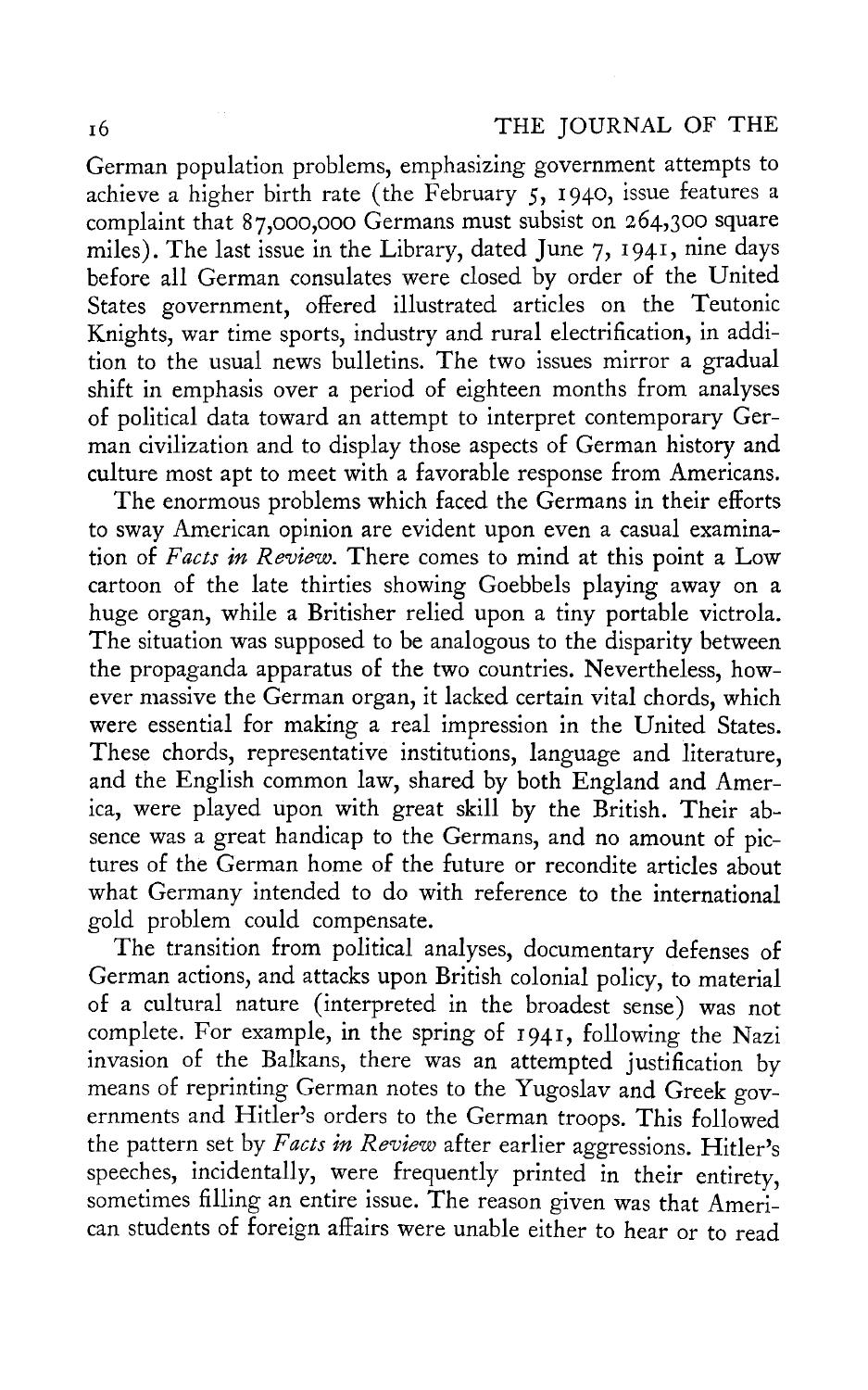the complete speeches. A schedule of German short wave broadcasts to North America, excerpts from domestic news reports, and a column called "Facts in Brief" were features of almost every issue. Some of the material in this column is poignant. Bland announcements about settlement of border and minority questions with Rumania and Hungary and the formation of a Kingdom of Croatia under Ante Pavelic, with the *Ustasha* as the "bearer of the national will," imply tragedy for thousands of people.

German propaganda, as revealed in *Facts in Review*, scarcely touched upon political matters relating to America. The tenor of the few brief references seems to indicate an attempt to convey an the few brief references seems to indicate an attempt to convey an attitude of mutual forbearance toward the domestic political system of each nation. This was reinforced by reprints of newspaper interviews which Hitler and Goering had granted to American newspaper correspondents, in which each disclaimed any aggressive ambitions toward the Americas. There was little in the way of an atbitions toward the Americas. There was little in the way of an attempt to counteract the generally unfavorable impression of the Nazi leaders in this country. Nor, apart from blanket denials of atrocity stories," was there much defense of the German treatment of minority groups. This whole question was almost ignored, although text and picture reports of the German occupation of Denmark and Norway, the Low Countries, and France appear frequently. At first this represented mere military boasting; but this line was replaced by one featuring jolly pictures purporting to show the camaraderie between civilians and the German armed forces. It was obviously directed at those Americans with families in the affected countries.

The fascination which German industrial prowess had long exercised over many Americans was exploited by *Facts in Review.* However, in addition to descriptions of technical progress in the form of new methods, and pictures of massive machinery, there was considerable emphasis upon the worker's role in the new German society. The point of several articles was that a new spirit existed within industry, thanks to inspired Nazi leadership, "that fused Industry and Labor into a new unit."<sup>6</sup> Alleged improvement of wages and conditions in factories and homes was discussed at great length in sev-

*<sup>5</sup> Facts in Review* (September 16, 1940), p. 455, and (June 7, 1941), p. 325.

*<sup>6</sup> Facts in Review* (April 2, 1941), p. 147.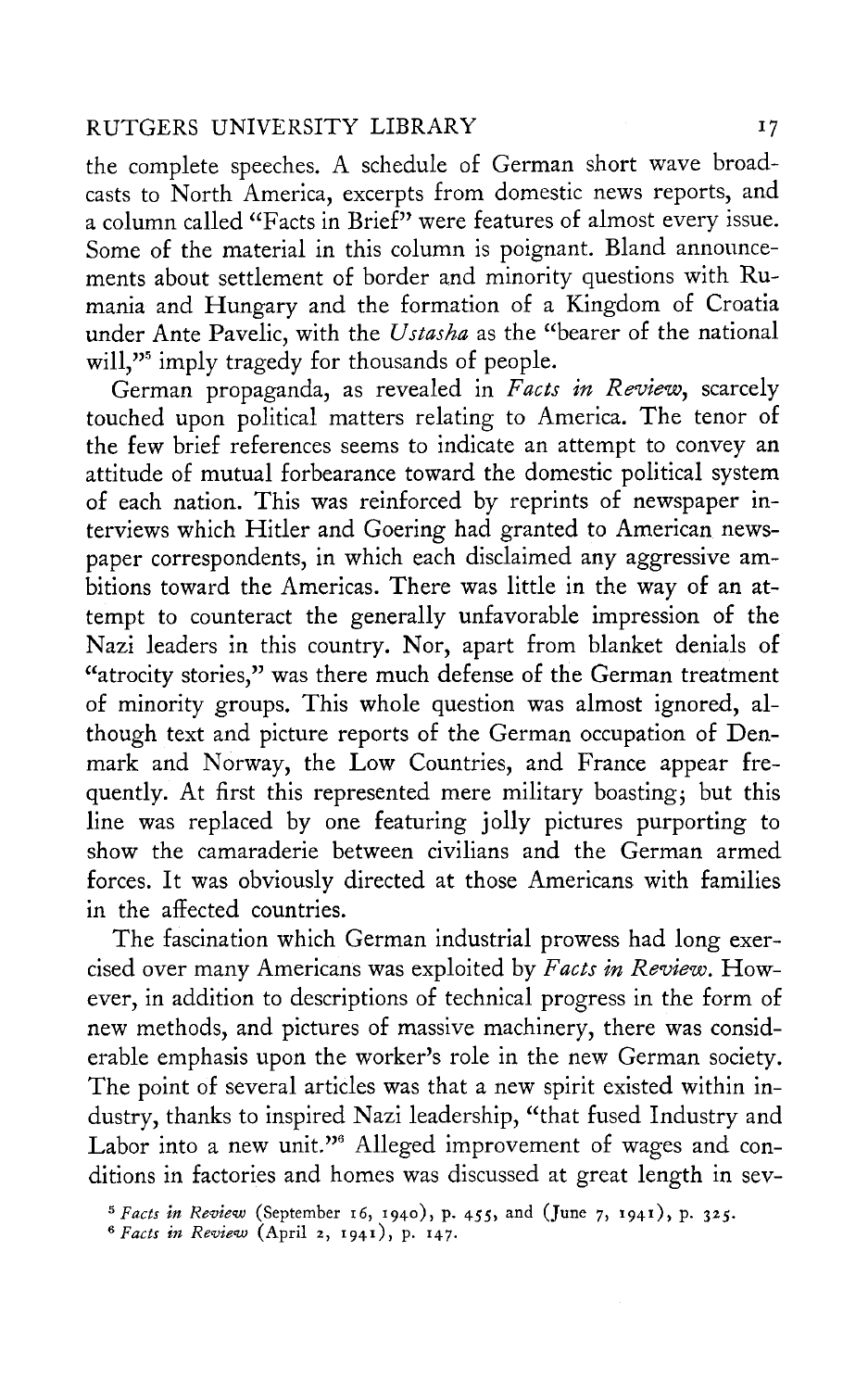eral issues and, indeed, social questions relating to industry were dealt with in detail.

Even at first reading many of the claims of social progress made under Hitler would seem fatuous to many Americans, and since all such writings imply criticism of the economic system characteristic of the United States, one wonders at this peculiar bias. Descriptions of the benefits which the worker was supposedly receiving as a result of making "the industrial plant, including every member from owner and manager to the humblest worker, an organic part of the great new Commonwealth," would not evoke much in the way of a favorable response from Americans, already firmly committed to an anti-Nazi position, and it is difficult to imagine American businessmen being enthusiastic over pictures of spotless company cafeterias, or garden apartments and swimming pools for workers all achieved by "cooperation" between government and industry. More information about lightweight machinery, turbines, alloys, etc., might have served the cause better.

This personal approach is evident elsewhere in *Facts in Review,*  permeating many discussions of a literary or artistic nature. The view was advanced that the loftiest expressions of German culture were now being made available to the masses for the first time. Concerts featuring Beethoven and lectures on the fine arts were as much a part of the *Kraft durch Freude* movement as hiking and mass gymnastics. The image created of a well disciplined proletariat marching to the concert hall to hear Bach or Palestrina is not without its humor.

The degradation of the arts under Hitler is revealed by an illustrated article entitled "Degeneration and a Modern Renaissance."<sup>8</sup> Here a frank defense was offered for the extirpation of modern painting and sculpture from the museums of the Third Reich. This explanation, featuring selections from speeches by Hitler, was a rare attempt to justify an unpopular Nazi domestic practice. The theory and expression of modern art, as demonstrated by contributions of Germans in the 1920's, received an unmeasured castigation for its failure to remember "the eternal truth that no art can live that is not rooted in its own soil," and for the replacement of "common sense and instinct" by "a rootless and exagger-

<sup>7</sup> *Ibid.*, pp. 146-7.

*8 Facts in Review* (June 3, 1940), pp. 228-33.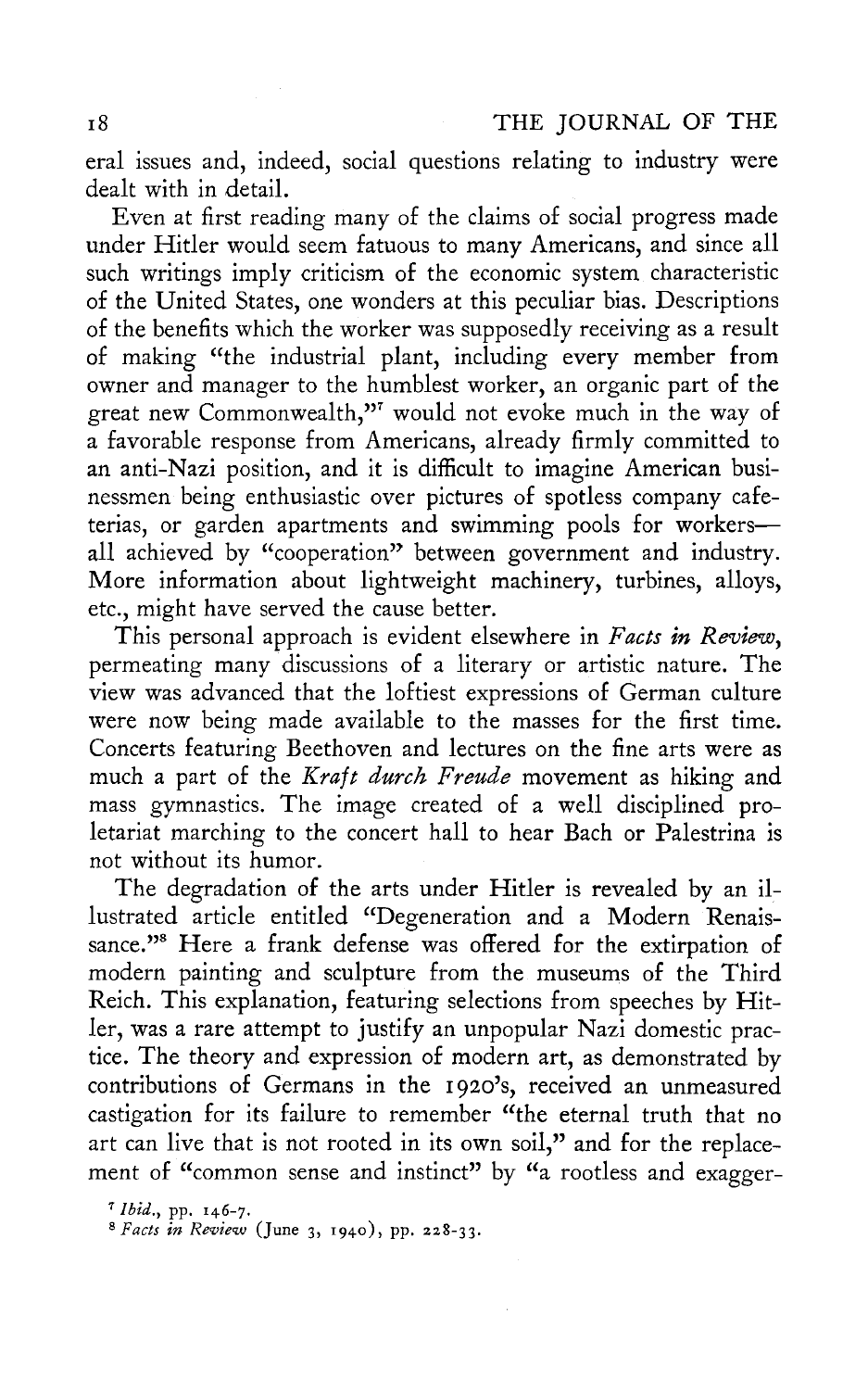ated intellectualism." Approved art, as depicted throughout this refreshingly candid article, and in other issues of *Facts in Review*, reveals an abundance of the banal, athletic realism so common in totalitarian countries—although some of the architecture is not without a certain massive elegance. On the whole, it is just what might appeal to the man in the street in Germany and elsewhere; hence, it is not without merit when considered in the context of the material with which the present article deals.

Catering to American sentiments respecting religion and its role within society, the Germans endeavored to show in numerous articles that true religious liberty existed within the Reich. Protestant and Catholic clergymen lent their assistance to prove that the new German state was not incompatible with religion, and the relations of church and state were discussed frequently. Photographs of new church buildings supplemented the text—pictorial evidence of the alleged concord. This is an important theme and the Germans generally handled it well, despite a curious tendency to discuss Chriserally handled it well, despite a curious tendency to discuss Christian festivals as derivatives of Teutonic pagan rites. It might be mentioned that there was scarcely any mention of the Jewish people of Germany or of the occupied countries. In the Rutgers collection there are just two references—both to Polish Jews, who, according to James T. Nicholson, President of the Junior Red Cross, were not being persecuted by being moved to certain areas within Poland. "It is simply a solution to the minority problem," explained Mr. Nicholson.<sup>9</sup> As Carlyle might have said, "Indeed it is!"

Frequent features dealing with the function of radio, sport, and the films in German life further this personal approach at the expense of abstract analyses. Science and technology, certain to appeal to an American audience, are dealt with primarily through brief descriptions of inventions, the wartime use of synthetics, and medical progress. The confident, oversimplified tone assumed in dealing with these topics provokes irritation and skepticism. Perhaps the most egregious example of this is contained in a description of a cancer therapy mechanism, which, according to the article, was to help a patient "throw off" the disease.<sup>10</sup>

As the relations between Nazi Germany and the United States

<sup>&</sup>lt;sup>9</sup> Facts in Review (May 27, 1940), p. 217. *10 Ibid.*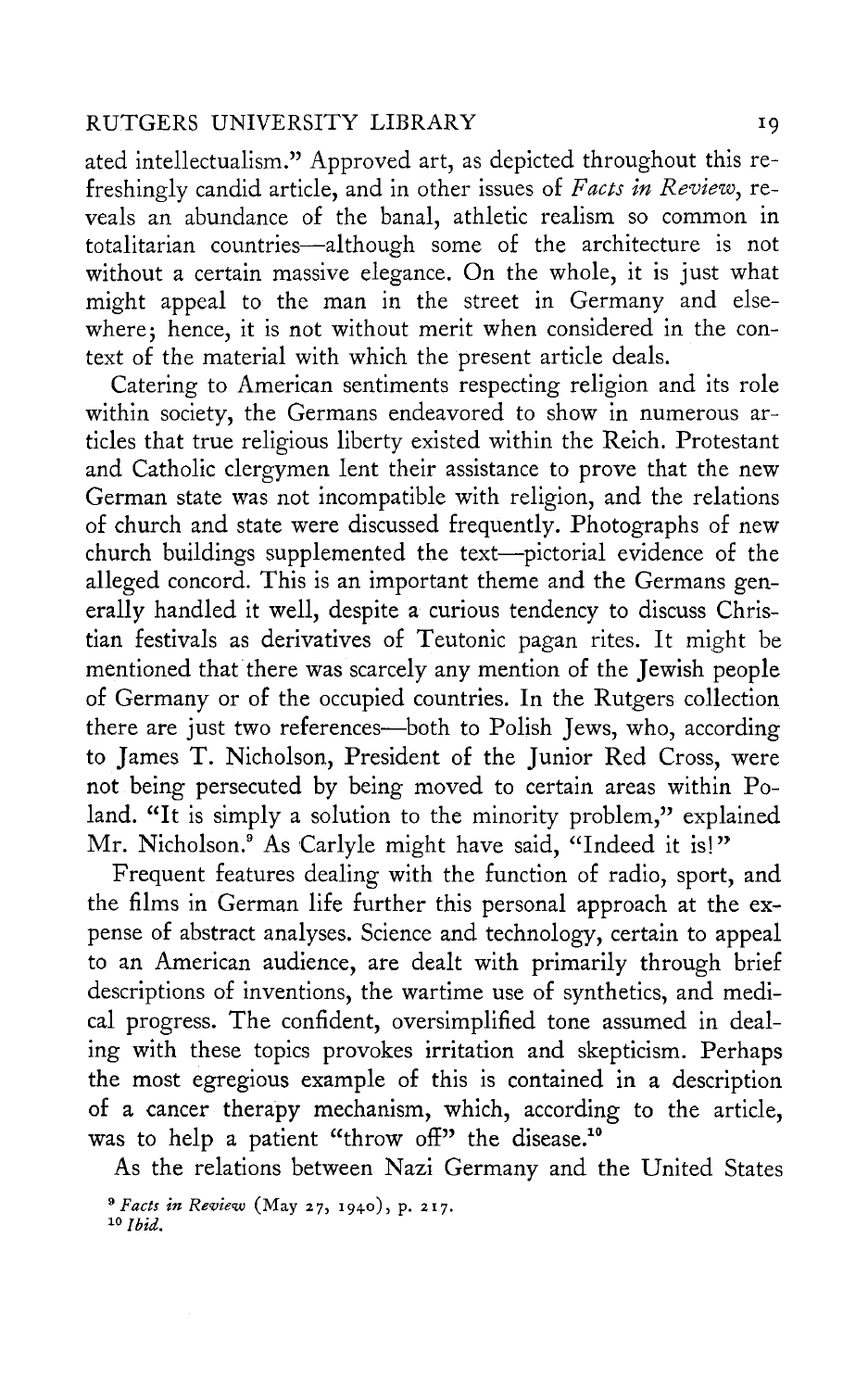deteriorated, *Facts in Review* became more elaborate and more skilled in its presentation. There was an attempt to communicate an impression that the German rulers were concerned about the problem of preserving traditional German culture in the midst of war and the demands of a complex industrial society. Two or three issues published in the spring of 1941 show evidence of intelligent and careful preparation. They may be considered as outstanding examples of German propaganda, attempting to convey a juxtaposition of military triumph, intellectual and spiritual enlightenment, and social dynamism.

However, since they pursued the negative goals of endeavoring to keep America neutral and to restrict American aid to the Allies,<sup>11</sup> the Germans exhibited a defensive posture; and paradoxically, the military successes of the Nazis increased their difficulties in this country, whereas the British skillfully made use of disaster to strengthen their position. Favored with the knowledge that their cause enjoyed at least the passive support of a large majority of the American people, Britain's propaganda experts had correspondingly greater ambitions than their German equivalents, and they were concerned with evoking the maximum response in their efforts to secure American aid.

With regard to style, the major difference between British and German propaganda is the rigidity which characterizes the German use of language. This formality of expression, which renders *Facts in Review* awkward and pedantic even when dealing with simple topics, is generally missing in the British publications, which are graced with a more fluent expression. In contrast to the Germans, the British show themselves to be masters at relating the revealing personal experience or the homey anecdote.

As in World War I, Britain could secure for propaganda purposes the services of an impressive number of its distinguished men, some of whom were very well known on this side of the Atlantic. Among the articles contained in publications in possession of the Rutgers University Library are some attributed to figures such as philosopher C.E.M. Joad, historian G. M. Young, poet Alfred Noyes, and

<sup>&</sup>lt;sup>11</sup> Lavine and Wechsler, *op. cit.*, p. 243. As yet there has not been published a definitive work dealing with the impact of Allied and Axis propaganda upon American opinion from September, 1939, to December, 1941. This book has among its shortcomings the obvious one of being printed in June, 1940.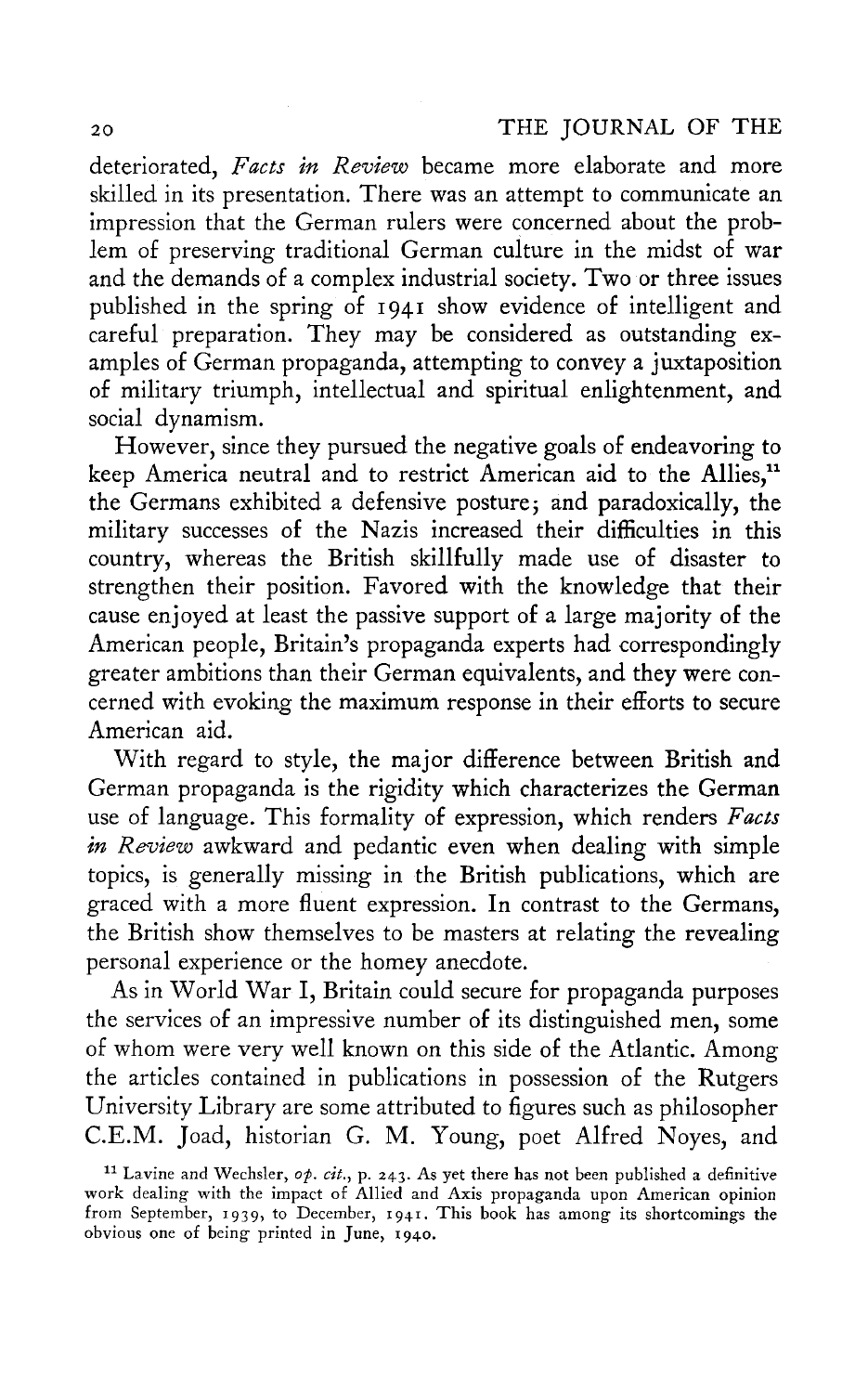Josiah Wedgwood, Member of Parliament. After the retirement of Sir Angus Fletcher in August, 1941, the Director of the British Library of Information was the noted historian, C. K. Webster. Allan Nevins was among the first of many Americans to write articles interpreting the British war effort for American readers. It is probably superfluous to mention that neither at home nor abroad could the Germans call upon widely known advocates of their own cause.<sup>12</sup>

The collection of the Rutgers University Library includes issues of *Britain To-Dayy* a bi-weekly illustrated booklet which was printed in England on cheap paper and contained as a rule four short, unrelated articles. There are also numerous copies of *Bulletins from Britain,*, an unsophisticated weekly leaflet of eight pages, devoted mainly to brief announcements of current events and shortened articles from the British press. Occasionally there would be included in the *Bulletin* a supplement devoted to a specific topic—a government in exile, or perhaps a description of library losses in England due to bombing. All phases of contemporary British life were discussed in a discursive manner, although with some emphasis on the effect of war upon the life of average citizens. "The Community and the Soldier" (October 18, 1940), "Women Making Munitions" (November 15, 1940), and "The Health of War Workers" (December 13, 1940) are representative of the articles in *Britain To-Day.* 

After the American entry into the war, publications emanating from the British Library of Information stressed the contributions which Britain was making to the common war effort. A *Reader's Digest-sized* monthly of 68 pages, *Britain*, begun in 1942, demonstrated increasing technical polish as well as a greater variety of contributions. Subscriptions to this magazine sold for \$1 a year (publications previously mentioned were distributed free), and in a typical issue readers were provided with articles by Harold Nicholson, Ernest Barker, John Masefield, Geoffrey Faber, and about twenty others. Most of these authors were British, but there were a few Americans as well. Included in *Britain* were four pages of good photographs and numerous cartoons reprinted from British and American newspapers. A considerable variety of small leaflets de-

<sup>&</sup>lt;sup>12</sup> It is not the purpose of this article to discuss the role of speakers or organizations such as the English Speaking Union, in which the Germans were at an even greater disadvantage.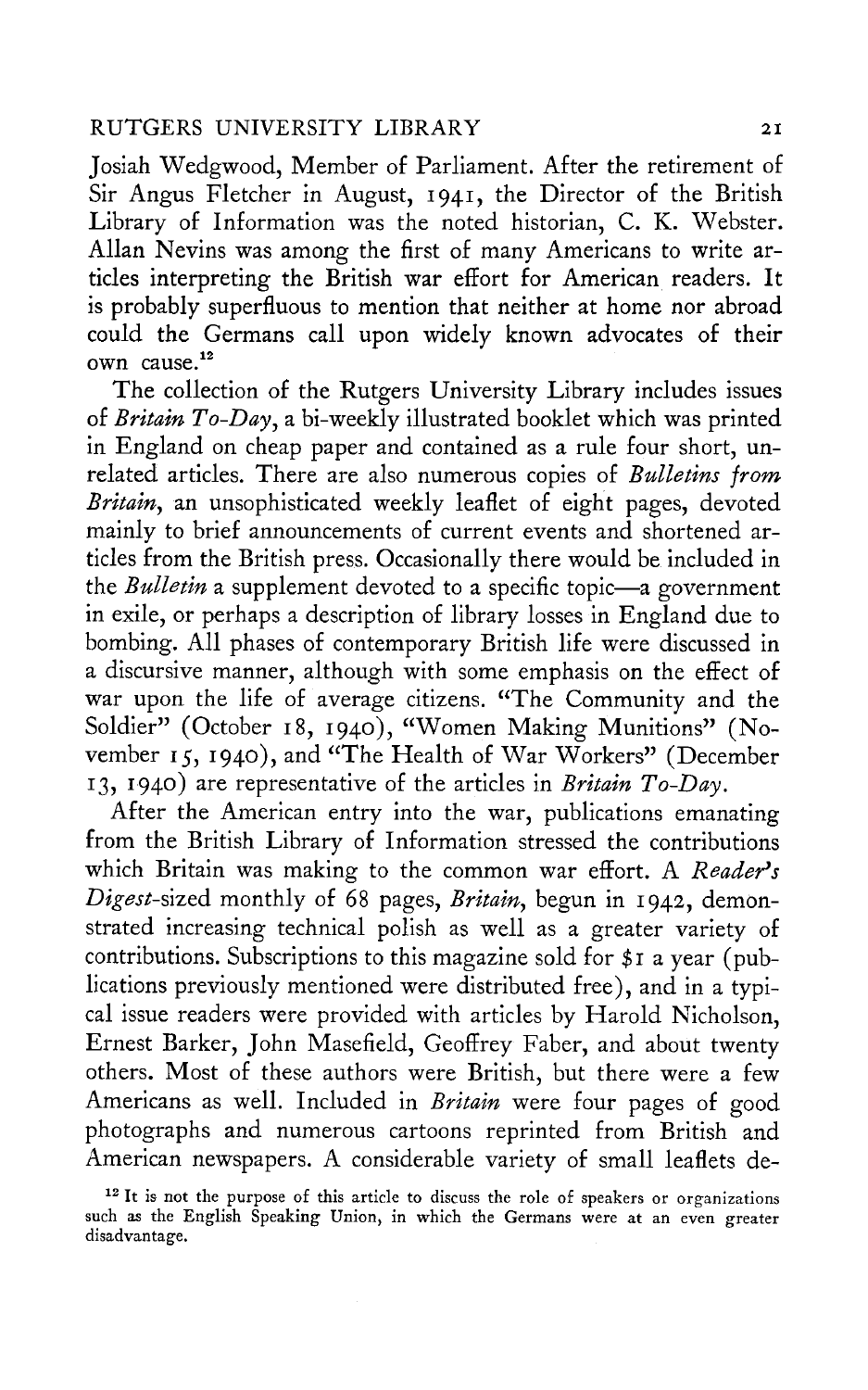voted to one particular topic were issued. These usually stressed the armed services or the home front, although many were reprints of speeches by Churchill or other government figures and also discussions of Commonwealth affairs.

Not being faced with the necessity of continually justifying themselves, the British were able to relax, admit past errors, and discuss imperfections in their society and schemes for improving it. The latter is the most salient feature of the British publications as a whole, and in the period under discussion there were more articles dealing with postwar planning than any other subject. These articles were not written primarily in the narrow context of rebuilding damaged factories or of schemes to recapture the world market, but rather consist of projected efforts to replace slum houses destroyed by bombing with clean, airy dwellings, with public health, and with education. These themes reflect the ability of the British in emphasizing the role of the individual citizen. Here, the Germans, with their stress upon perpetual triumph, were deficient.

The titles of several articles in *Britain To-Day* are suggestive: "Dickens Still Lives" (August 22, 1951), "The English Joke" (June 27, 1941), "The Man with the Badge" (July 11, 1941). These are short, lively and insubstantial stories, yet are apt to create a more favorable impression upon the layman than discussions, for example, of the careers of Goethe or Schiller. Of course, the Germans had no Dickens to dust off and bring up to date, but this only confirms the British advantage. However, it would be a mistake to suppose that heavy emphasis was placed upon either history or letters; that the great heroes of English liberty and literature were summoned to do their bit by reminding Americans of the mutual heritage. Not the peril of the Armada, but the peril of the Luftwaffe; not the stage of Shakespeare's Globe, but the stage of the strolling Pilgrim players comes alive in these pages. Reading them, one is made aware of what it means to the citizens of a great nation to be caught up in the grasp of total war.

The spirit of the Anglo-American heritage permeates the pages of the British publications, but it is expressed in a subtle, indirect fashion that contrasts vividly with the rather strident claims of the Germans. For this reason a more explicit approach by the British, designed to overcome chauvinistic teaching of American history and government in primary and high schools, might have been less ef